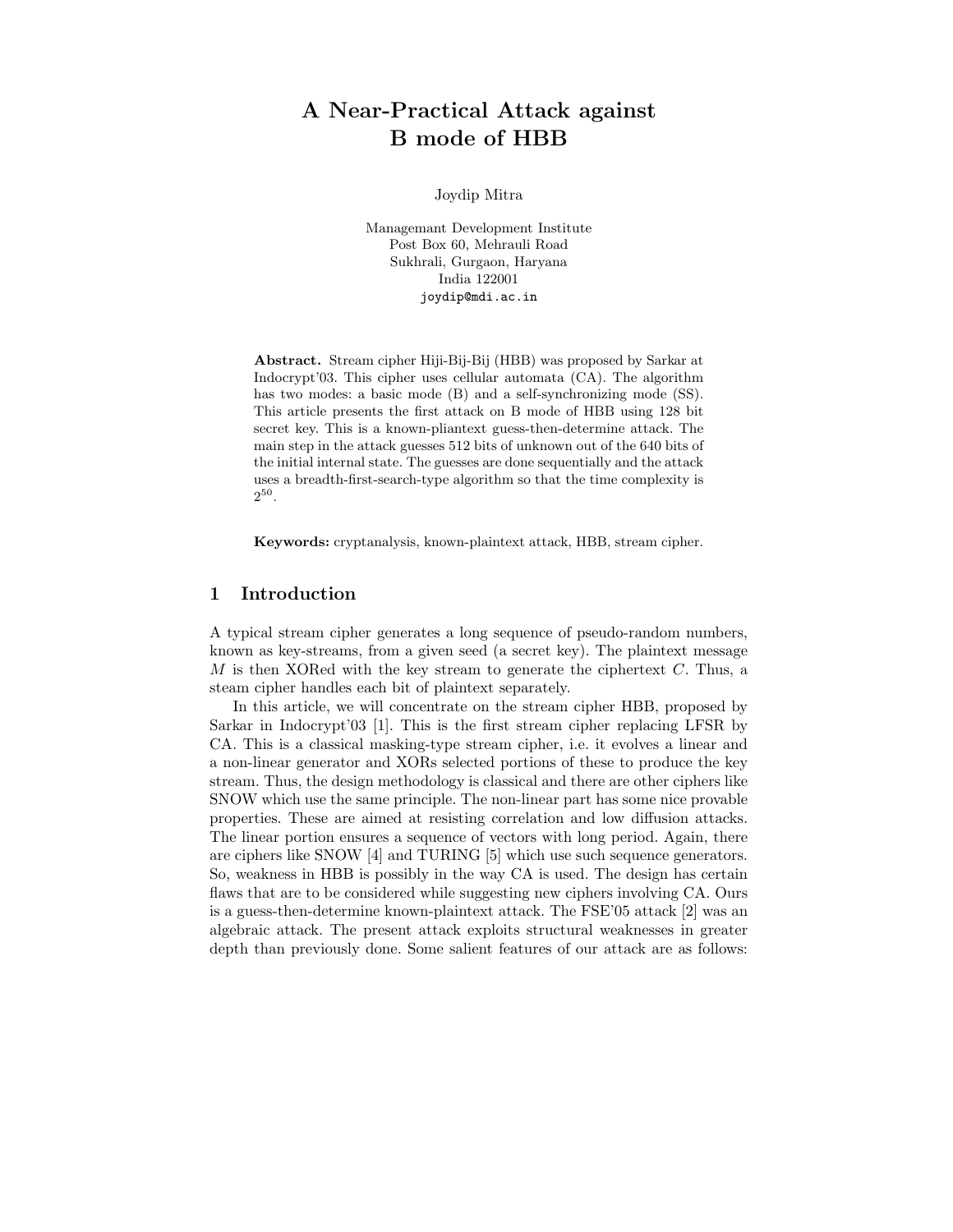(1) Exploits weakness in the use of CA. (2) Exploits the linearity in the mixing of the linear part to the non-linear part. (3) Proves an interesting property of the nonlinear update function: Fixing the first 32 bits of the output of the nonlinear update function ensures that there are  $2^{24}$  choices for each of the four 32-bit blocks of the input. While by itself this is not a weakness, this is combined with the first two properties to get an efficient attack.

The HBB cipher has two modes: basic mode (B) and self-synchronizing mode (SS). So far two articles have been found in the literature dealing with cryptanalysis of HBB. (Other articles on this topic are not known to the author.) Joux and Muller [2] have shown that the SS mode of HBB is not secured. They have also attacked the B mode. Their attack requires more than 2<sup>50</sup> bits of known plaintext and more than 2<sup>142</sup> time. Vlastimil Klima [3] has presented another attack, marginally faster than the one in [2], on B mode. His attack requires 34 blocks of known plaintext, i.e.  $34 \times 2^7$  bits of known plaintext and its time complexity is  $2^{140}$ . Thus, so far the B mode of HBB, using 128-bit secret key, seemed secured. The present work attacks only the B mode of HBB. This attack requires 225 blocks of consecutive plaintext to be known. It guesses 512 bits of internal state in a *sequential* manner, so that the time complexity does not exceed 2<sup>50</sup>. Thus, the present attack is a near-practical one and shows that the B mode of HBB using even 128 bit secret key is also not secured.

The rest of the article is organized as follows: Section 2 describes one round of B mode of HBB. (Understanding of cellular automata (CA) is not required to follow this attack. Hence CA is not discussed.) Section 3 describes our first attack having time complexity  $2^{61}$  for finding the initial internal state of 640 bits. Next, in Section 4, we improve this attack to get the unknown 640 bits of initial internal state in  $2^{50}$  time. Finally we present our conclusion in Section 5, followed by references.

One reviewer has pointed out that some of the ideas used in the attack has earlier occurred in [7–9].

## **2 One Round of HBB**

We start by describing one round of B mode of HBB encryption. We use two 256-bit constants given by:

 $\mathcal{R}_0 = (80ffafa6977969e971553b\ddot{b}599b\acute{e}6b2b\ 4b3372952308c787b84c7cce36d501e6)_{16}$  $R_1 = (dd18c62b153df31ac98e86c1910fee242942d51b4201eb3dc1d1a85f57b8919b)_{16}$ 

And, a 128-bit string x will also be written as a  $4 \times 32$  matrix

$$
x = \begin{bmatrix} x_0 \\ x_1 \\ x_2 \\ x_3 \end{bmatrix}
$$

where,  $x = x_0 ||x_1||x_2||x_3$  and each  $x_i$  is a 32-bit string. **One Round of HBB Encryption** One round of HBB encryption, i.e. encryption of *i*-th message block  $M_i$ ,  $i \geq 0$ , is described as follows: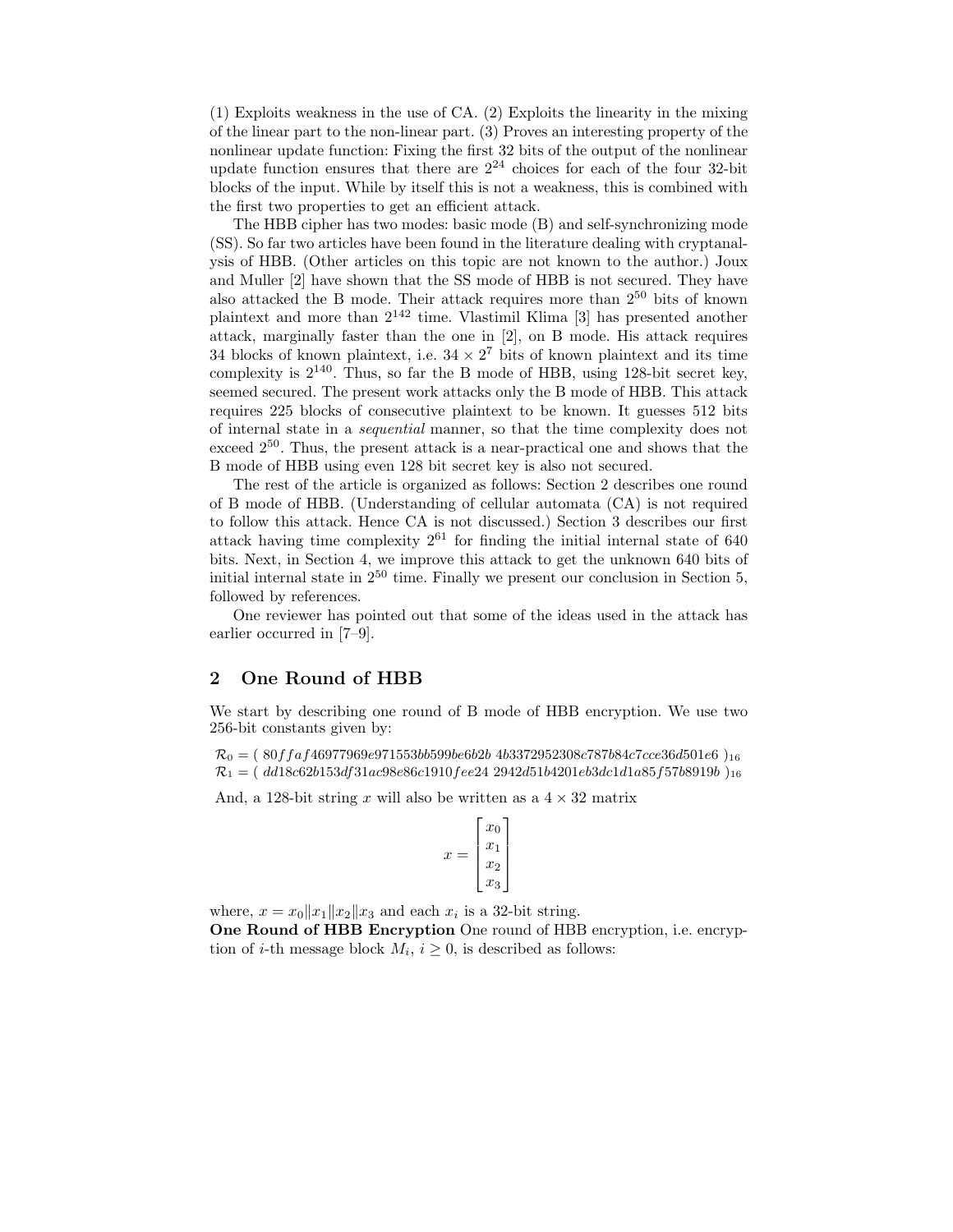#### Algorithm 1. HBB Encrypt

Input: Plaintext <sup>M</sup>*<sup>i</sup>*

Output: Ciphertext <sup>C</sup>*<sup>i</sup>*

Internal State at the beginning of encryption:

- a) Non-linear core :  $N_{i-1} = N_{i-1,0} || \dots || N_{i-1,3}$ <br>b) Linear core :  $L_{i-1} = L_{i-1,0} || \dots || L_{i-1,15}$
- :  $L_{i-1} = L_{i-1,0} || \ldots || L_{i-1,15}$  $\frac{1}{2}$  each substring is 32-bit long  $\frac{1}{2}$

Update internal state and compute key stream  $K_i$  and ciphertext  $C_i$ 

- 1. Update Linear Core /\*  $L_i = \text{NextState}(L_{i-1})$  \*/<br>1.1  $LX_{i-1} = L_{i-1,0} || \dots || L_{i-1,7}$ ;  $LY_{i-1} = L_{i-1}$ 
	- 1.1  $LX_{i-1} = L_{i-1,0} || \dots || L_{i-1,7} ; LY_{i-1} = L_{i-1,8} || \dots || L_{i-1,15} ;$ <br>
	1.2  $LX_i = (LX_{i-1} \ll 1) \oplus (LX_{i-1} \gg 1) \oplus (LX_{i-1} \wedge \mathcal{R}_0) ;$
	- 1.2  $LX_i = (LX_{i-1} \ll 1) \oplus (LX_{i-1} \gg 1) \oplus (LX_{i-1} \land \mathcal{R}_0)$ ;<br>1.3  $LY_i = (LY_{i-1} \ll 1) \oplus (LY_{i-1} \gg 1) \oplus (LY_{i-1} \land \mathcal{R}_1)$ ;
	- 1.3  $LY_i = (LY_{i-1} \ll 1) \oplus (LY_{i-1} \gg 1) \oplus (LY_{i-1} \wedge \mathcal{R}_1);$ <br>1.4  $L_i = LX_i||LY_i;$
	- $L_i = LX_i || LY_i ;$
- 2. Half-update Non-Linear Core /\*  $NZ_i$  = updateNLC( $N_{i-1}$ ) \*/<br>2.1  $NV_i$  = NLSub( $N_{i-1}$ ) :/\* replace each byte by its image
	- 2.1  $NV_i = \text{NLSub}(N_{i-1})$ ;/\* replace each byte by its image \*/<br>2.2  $NW_i = \text{Delta}(NV_i)$ :  $NW_i = \text{Delta}(NV_i)$ ;
		- $\text{/}^*$  replace each word by XOR of other three words  $\text{*}/$
	- 2.3  $NX_i = \text{RotateLeft}(NW_i)$ ; /\* rotate *j*-th word by  $8 * j + 4$  bits \*/<br>2.4  $NY_i = \text{FastTranspose}(NX_i)$ :
	- $NY_i = \text{FastTranspose}(NX_i)$ ;
		- /\* replace each  $4 \times 4$  sub-matrix by its transpose  $\frac{*}{ }$
- 2.5  $NZ_i = \text{NLSub}(NY_i)$ ;
- 3. Compute Key-Stream <sup>K</sup>*<sup>i</sup>*
	- $K_{i,0} = NZ_{i,0} \oplus L_{i,0}; K_{i,1} = NZ_{i,1} \oplus L_{i,7};$  $K_{i,2} = NZ_{i,2} \oplus L_{i,8}$ ;  $K_{i,3} = NZ_{i,3} \oplus L_{i,15}$ ;
- 4. Compute  $N_i$  /\* updated non-linear core \*/
- $N_{i,0} = NZ_{i,0} \oplus L_{i,3}; N_{i,1} = NZ_{i,1} \oplus L_{i,4};$  $N_{i,2} = NZ_{i,2} \oplus L_{i,11}$ ;  $N_{i,3} = NZ_{i,3} \oplus L_{i,12}$ ;
- 5. Compute Ciphertext <sup>C</sup>*<sup>i</sup>*  $C_i = M_i \oplus K_i;$

Internal State at the end of encryption: <sup>N</sup>*<sup>i</sup>* and <sup>L</sup>*<sup>i</sup>*

## **3 A Simple Attack on HBB**

Ours is a known-plaintext attack and we will assume that the key streams  $K_i$ for  $0 \leq i \leq 224$  are known. (This is equivalent to knowing  $(M_i, C_i)$  pair for  $0 \leq i \leq 224$ .) From the knowledge of these key streams, using a guess-thendetermine attack, we will determine the entire internal state  $(L_0, N_0)$  (related to encryption of first message block  $M_0$ ). Sketch of our attack is given below.

#### Algorithm 2: Sketch of Attack against HBB

Assumption: Key streams  $K_i$ , for  $0 \leq i \leq 224$ , are known.

- 1. Determine  $LX_0$  /\* unknown 256 bits \*/
- 2. Determine  $LY_0$  /\* unknown 256 bits \*/
- 3. Compute  $N_0 = K_0 \oplus (L_{0,0} || L_{0,7} || L_{0,8} || L_{0,15}) \oplus (L_{0,3} || L_{0,4} || L_{0,11} || L_{0,12})$
- 4. Proceed forward and break the rest of the cipher.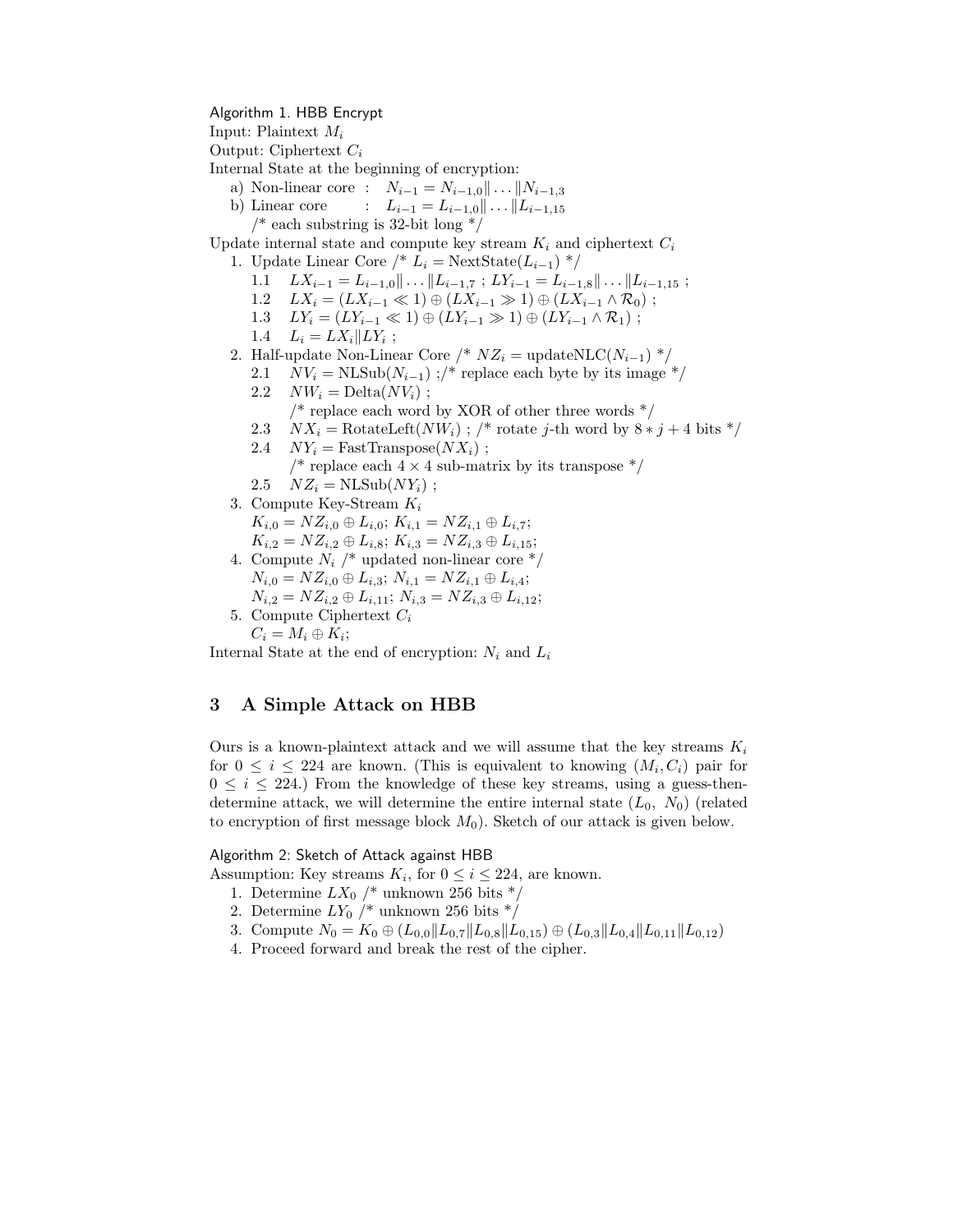So, the complexity of attack is really the complexity of finding the unknown 512 bits of the linear core  $L_0$ . The method for determining  $LX_0$  and  $LY_0$  will be similar and will have same time complexities. So, we will only discuss attack against  $LX_0$ . Time complexity of our attack will be twice the time complexity of the attack against  $LX_0$ . Idea behind the attack against  $LX_0$  is presented below.

Let us write  $LX_0 = \ell ||b_0b_1 \ldots b_{223}$  where  $\ell$  is a 32-bit string and each  $b_i$  is a bit. We first note that, knowing  $\ell || b_0 \ldots b_{t-1}$  we can compute  $L_{i,0}$  for  $0 \leq i \leq t$ uniquely. (See Algorithm A1, Appendix A for pseudocode.) Since  $K_{i,0}$  are known for  $0 \leq i \leq t$ , we also know  $NZ_{i,0} = L_{i,0} \oplus K_{i,0}$  for  $0 \leq i \leq t$ . But if  $NZ_{i,0}$  is fixed, then  $N_{i-1,0}$  can have only  $2^{24}$  possible choices. (This result is proved in Section 3.1.) For every fixed i, the set of all such possible choices of  $N_{i,0}$  will be denoted by  $\mathcal{N}_{i,0}$ . For every  $i = 0, \ldots t - 1$ , from  $NZ_{i,0}$  (unique) and  $N_{i,0}$  (one of  $2^{24}$  choices) we get  $L_{i,3} = NZ_{i,0} \oplus N_{i,0}$  ( $2^{24}$  choices). The set of all possible  $(2^{24})$  choices of  $L_{i,3}$  will be denoted by  $\mathcal{L}_{i,3}$ . Thus, we have,

$$
\mathcal{L}_{i,3} = \{ NZ_{i,0} \oplus N_{i,0} : N_{i,0} \in \mathcal{N}_{i,0} \}
$$

Next we consider the update function of the linear core. Given a choice  $x$  of  $L_{i,3}$ , we know the middle 30 bits of corresponding choice y of  $L_{i+1,3}$ . We will write  $x \Rightarrow y$  to denote this. So, given  $\mathcal{L}_{0,3}$ , an  $x_1$  is a *valid* choice of  $L_{1,3}$  only if for some  $x_0 \in \mathcal{L}_{0,3}$  we get  $x_0 \Rightarrow x_1$ . But  $\mathcal{L}_{1,3}$  is already obtained and we know that  $x_1 \notin \mathcal{L}_{1,3}$  is *not* a valid choice of  $L_{1,3}$ . Hence, given  $\mathcal{L}_{0,3}$  and  $\mathcal{L}_{1,3}$ , the valid choices of  $L_{1,3}$  are given by the set

$$
\mathcal{L}_{1,3}^V|\mathcal{L}_{0,3} = \{x_1 \in \mathcal{L}_{1,3} : x_0 \Rightarrow x_1 \text{ for some } x_0 \in \mathcal{L}_{0,3}\}\
$$

The super-script "V" stands for "valid". Similarly, given  $\mathcal{L}_{0,3}$ ,  $\mathcal{L}_{1,3}$  and  $\mathcal{L}_{2,3}$ , the valid choices of  $L_{2,3}$  will be given by the set

$$
\mathcal{L}_{2,3}^V|\mathcal{L}_{0,3} = \{x_2 \in \mathcal{L}_{2,3} : x_0 \Rightarrow x_1 \Rightarrow x_2 \text{ for some } x_0 \in \mathcal{L}_{0,3}, x_1 \in \mathcal{L}_{1,3}\} \\
= \{x_2 \in \mathcal{L}_{2,3} : x_1 \Rightarrow x_2 \text{ for some } x_1 \in \mathcal{L}_{1,3}^V|\mathcal{L}_{0,3}\}
$$

We now define the following sets

$$
\mathcal{N}_{i,0}^V = \left\{ x \oplus NZ_{i,0} \ : \ x \in \mathcal{L}_{i,3}^V | \mathcal{L}_{0,3} \right\}
$$

As a convention, we take  $\mathcal{N}_{0,0}^V = \mathcal{N}_{0,0}$ . Proceeding this way we can find  $\mathcal{N}_{i,0}^V$  for  $0 \leq i \leq t-1$  and for a wrong choice of  $\ell || b_0 \dots b_{223}$ , the set  $\mathcal{N}_{23,0}^V$  will be empty.<br>This constitutes an attack against  $I.X_0$ . The idea is summarized below. This constitutes an attack against  $LX_0$ . The idea is summarized below.

Algorithm 3: Idea behind first attack against  $LX_0$ 

| Guess $\ell    b_0 \dots b_{t-1}$ |           |  |                                                                                   |                                                               |
|-----------------------------------|-----------|--|-----------------------------------------------------------------------------------|---------------------------------------------------------------|
| Compute                           | $L_{0.0}$ |  |                                                                                   | $L_{1,0}$ $L_{t-1,0}$ $L_{t,0}$ (unique choice)               |
| Compute                           |           |  |                                                                                   | $NZ_{0,0}$ $NZ_{1,0}$ $NZ_{t-1,0}$ $NZ_{t,0}$ (unique choice) |
| Compute                           |           |  | $\mathcal{N}_{0,0}$ $\mathcal{N}_{1,0}$ $\mathcal{N}_{t-1,0}$ $\mathcal{N}_{t,0}$ | $(2^{24}$ choices)                                            |
| Compute                           |           |  | $\mathcal{N}_{0.0}^V$ $\mathcal{N}_{1.0}^V$ $\mathcal{N}_{t-1.0}^V$               | (shrinking sets)                                              |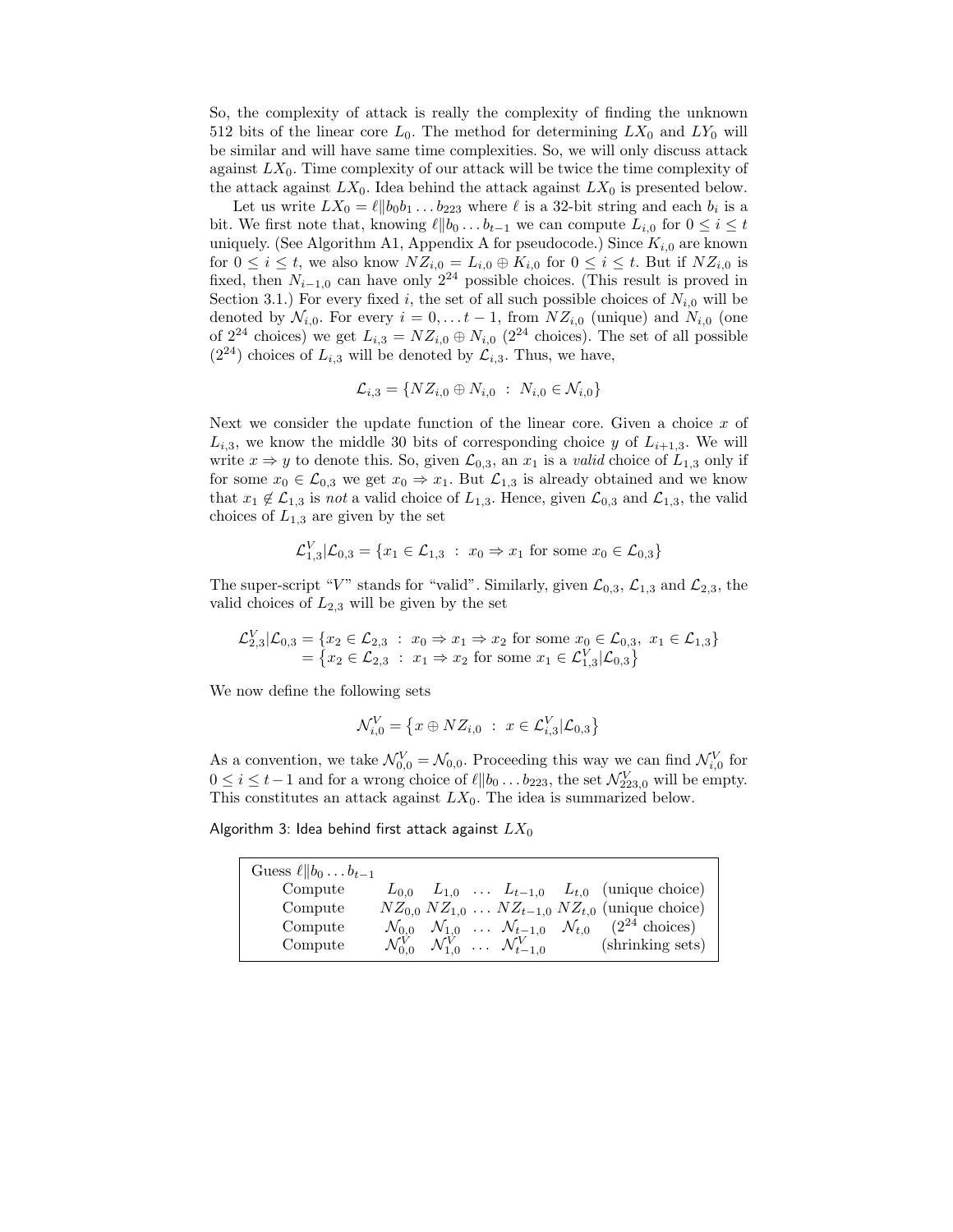Certain finer points are to be noted. First, if at any stage  $\mathcal{N}_{i,0}^V = \phi$  then  $\phi_i = \phi$  is a set of a *i*<sup>1</sup> to declare a shaire <sup>*i*<sub>1</sub></sup> i<sub>b</sub>  $\mathcal{N}_{223,0}^{V} = \phi$ . So, we need not compute  $\mathcal{N}_{223,0}^{V}$  to declare a choice  $\ell || b_0 \dots b_{223}$  of  $L X_2$  to be wrong and we can guess these bits in  $L X_2$  *sequentially* Second we  $LX_0$  to be wrong, and we can guess these bits in  $LX_0$  *sequentially*. Second, we can compute  $\mathcal{N}_{i,0}^V$  without computing  $\mathcal{L}_{i,3}^V|\mathcal{L}_{0,3}$  and without explicitly computing even  $\mathcal{N}_{i,0}$ . (This computation and reason for doing this are explained in section 3.2.) Third point is a more important one. Suppose  $\ell$  in  $LX_0$  is fixed and suppose for all possible choices of  $b_0 \tldots b_{t-1}$ , we have computed the sets  $\mathcal{N}_{t,0}^V$ . These sets can be kept in a binary tree  $T$ . Boot of  $T$  will be  $\ell$ . For every other pop-leaf pode can be kept in a binary tree  $T$ . Root of  $T$  will be  $\ell$ . For every other non-leaf node  $y \in T$ , its left (right) child will be the string y||0 (y||1). The node represented by x in T, with  $|x| = 32 + t$  bits, will contain the set  $\mathcal{N}_{t-1,0}^V$  for  $x = \ell || b_0 \dots b_{t-1}$ <br>contain the set  $\mathcal{N}_{t-1}^V$  for  $\ell$  is a set of the set of product the set of product the set of product the set of product *only if*  $\mathcal{N}_{t-1,0}^V \neq \phi$ . Thus T may have 2<sup>*t*</sup> nodes at level *t*. The actual number may be less if some of the sets  $\mathcal{N}_{t-1,0}^V$  are empty. (Level of root is zero.) Now from each of the sets  $\mathcal{N}_{t-1,0}^V$  at level t of T, and for each choice of  $b_t = 0, 1$ , we will compute  $\mathcal{N}_t^V$ . But the resulting set will be added to the tree only if it is will compute  $\mathcal{N}_{t,0}^V$ . But the resulting set will be added to the tree only if it is non-empty. It will be argued that this breadth-first type processing of sets can be done in  $2^{48}$  time giving  $LX_0$ .

Below the two sections (3.1 and 3.2) contain our results and algorithms to be used in the subsequently explained attack and its complexity (Section 3.3).

#### **3.1** Determine  $N_{i-1,0}$  from  $NZ_{i,0}$

Suppose we know  $NZ_{i,0}$  for some  $i \geq 1$ . Since,

$$
NY_{i,0} = \text{NLSub}^{-1}(NZ_{i,0})
$$

we can find out  $NY_{i,0} = (y_{31} \dots y_0)$ . Since FastTranspose transposes every  $4 \times 4$  sub-matrix of its input, it is an idempotent function. Thus using  $NY_i =$ FastTranspose( $NX_i$ ) we get  $NX_i = FastTranspose(NY_i)$  and hence,

$$
NX_i = \begin{bmatrix} y_{31} & y_{27} & y_{23} & y_{19} & y_{15} & y_{11} & y_{7} & y_{3} \ y_{30} & * y_{26} & * y_{22} & * y_{18} & * y_{14} & * y_{10} & * y_{6} & * y_{2} \ y_{29} & y_{25} & y_{21} & y_{17} & y_{13} & y_{9} & y_{5} & y_{1} \ y_{28} & y_{24} & y_{20} & y_{16} & y_{12} & y_{8} & y_{4} & y_{0} \end{bmatrix}
$$

where every "  $\ast$ " represents an unknown  $4 \times 3$  matrix of bits. But  $NX_i$  was calculated as  $RotateLeft(NW_i)$  and so,  $NW_i$  can be computed as

$$
NW_i = \text{RotateRight}(NX_i)
$$

where j-th word of  $NX_i$  is given a circular rotation by  $8 * j + 4$  bits. Hence,

$$
NW_i = \begin{bmatrix} y_3 & y_{31} & y_{27} & y_{23} & y_{19} & y_{15} & y_{11} & y_{7} \\ y_{10} & y_{6} & y_{2} & y_{30} & y_{26} & y_{22} & y_{18} & y_{14} \\ y_{17} & y_{13} & y_{9} & y_{5} & y_{1} & y_{29} & y_{25} & y_{21} \\ y_{24} & y_{20} & y_{16} & y_{12} & y_{8} & y_{4} & y_{0} & y_{28} \end{bmatrix}
$$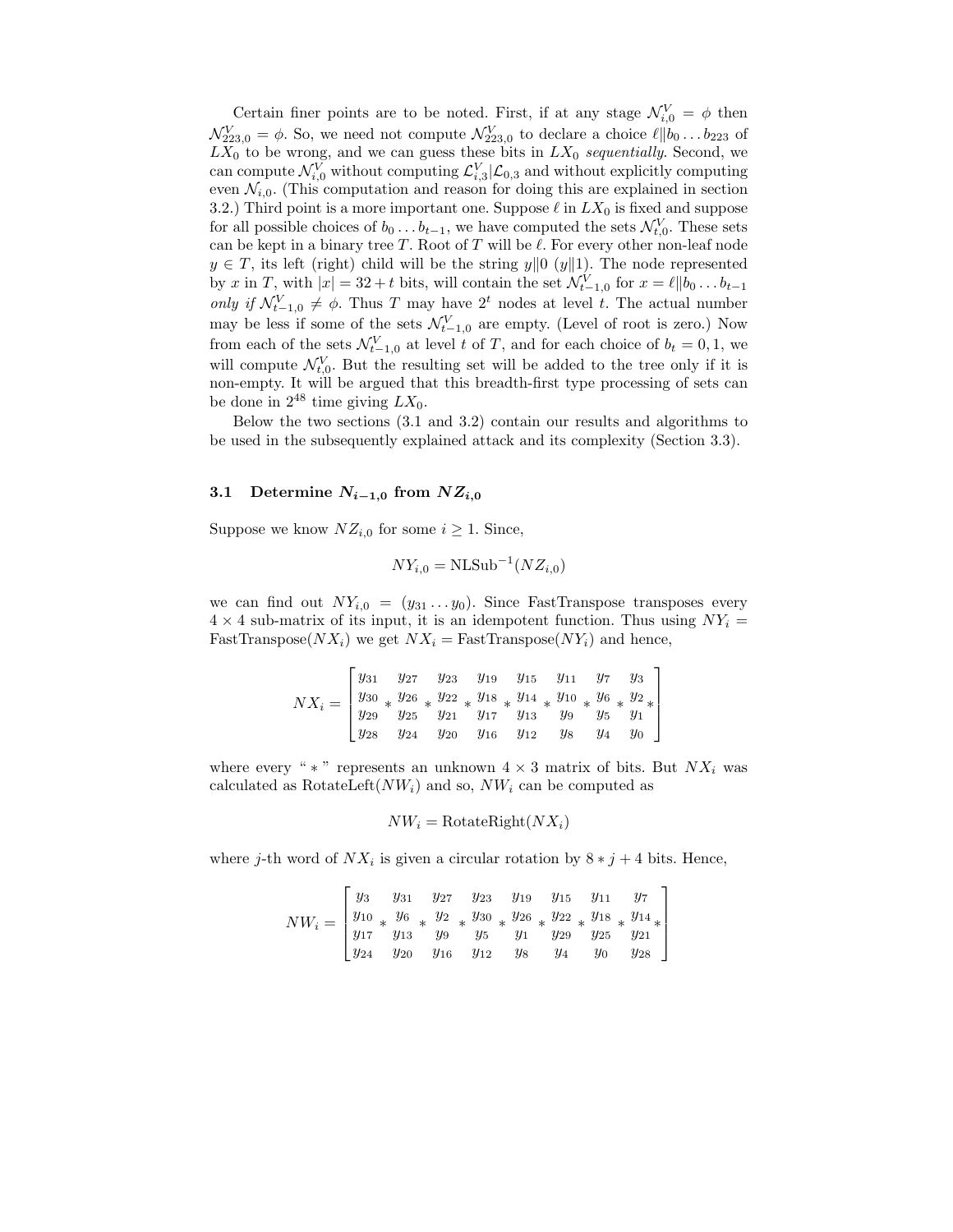where every " $\ast$ " represents an unknown  $4 \times 3$  matrix of bits. Next, we note that "Delta" is also an idempotent operation, and hence,  $NV_i = \text{Delta}(NW_i)$ . So, if we write  $NV_{i,0} = v_{31} \ldots v_0$  then,

$$
v_{31} = y_{10} \oplus y_{17} \oplus y_{24}
$$
  
\n
$$
v_{27} = y_6 \oplus y_{13} \oplus y_{20}
$$
  
\n
$$
v_{23} = y_2 \oplus y_9 \oplus y_{16}
$$
  
\n
$$
v_{19} = y_{30} \oplus y_5 \oplus y_{12}
$$
  
\n
$$
v_{15} = y_{26} \oplus y_1 \oplus y_8
$$
  
\n
$$
v_{11} = y_{22} \oplus y_{29} \oplus y_4
$$
  
\n
$$
v_7 = y_{18} \oplus y_{25} \oplus y_0
$$
  
\n
$$
v_3 = y_{14} \oplus y_{21} \oplus y_{28}
$$

Thus, given  $NZ_{i,0}$ , we know 8 specified bits of  $NV_{i,0}$ . In particular, we know 2 bits of every byte of  $NV_{i,0}$ . Finally note that,  $N_{i-1,0} = NLSub^{-1}(NV_{i,0})$  and hence, given  $NZ_{i,0}$  we know 8 bits of image (NLSub) of  $N_{i-1,0}$ . To make this formal, let us define two functions  $g_1(x)$ ,  $g_2(x)$ :  $\{0,1\}^{32} \rightarrow \{0,1\}^8$  as follows:

#### **Function**  $q_1(x)$

- 1. Compute  $y = \text{NLSub}(x) = y_{31} \dots y_0$
- 2. Compute  $a = y_{31}y_{27}y_{23}y_{19}y_{15}y_{11}y_7y_3$
- 3. Return a

#### **Function**  $g_2(x)$

- 1. Compute  $y = \text{NLSub}^{-1}(x) = y_{31} \dots y_0$
- 2. **for**  $j = 0, ..., 7$  **do**<br>3.  $a_j = y_{14+4j} \oplus y_2$
- $a_j = y_{14+4j} \oplus y_{21+4j} \oplus y_{28+4j}$  (subscripts are computed mod 32)
- 4. **end-do**
- 5. Compute  $a = a_7a_6a_5a_4a_3a_2a_1a_0$
- 6. Return a

Also, for  $a \in \{0,1\}^8$ , define the following sets:

$$
\mathcal{N}^*(a) = \left\{ x \in \{0, 1\}^{32} \; : \; g_1(x) = a \right\} \tag{1}
$$

Then, using functions  $g_1, g_2$  and sets  $\mathcal{N}^*(a)$ , we have the following proposition:

**Proposition 1.** *Given*  $NZ_{i,0}$ *, there are exactly*  $2^{24}$  *choices of*  $N_{i-1,0}$  *given by:* 

 $\mathcal{N}_{i-1,0} = \mathcal{N}^*(g_2(NZ_{i,0}))$ 

*In particular, every byte of*  $N_{i-1,0}$  *can have*  $2^6$  *choices.* 

## $\mathcal{N}_{t+1,0}^V \text{ from } \mathcal{N}_{t,0}^V$

For k-bit strings  $x = x_{k-1} \ldots x_0$  and  $r = r_{k-1} \ldots r_0$ , with  $k > 2$ , define the following:

1.  $m(x)$  will denote the string obtained from x by deleting its MSB and LSB.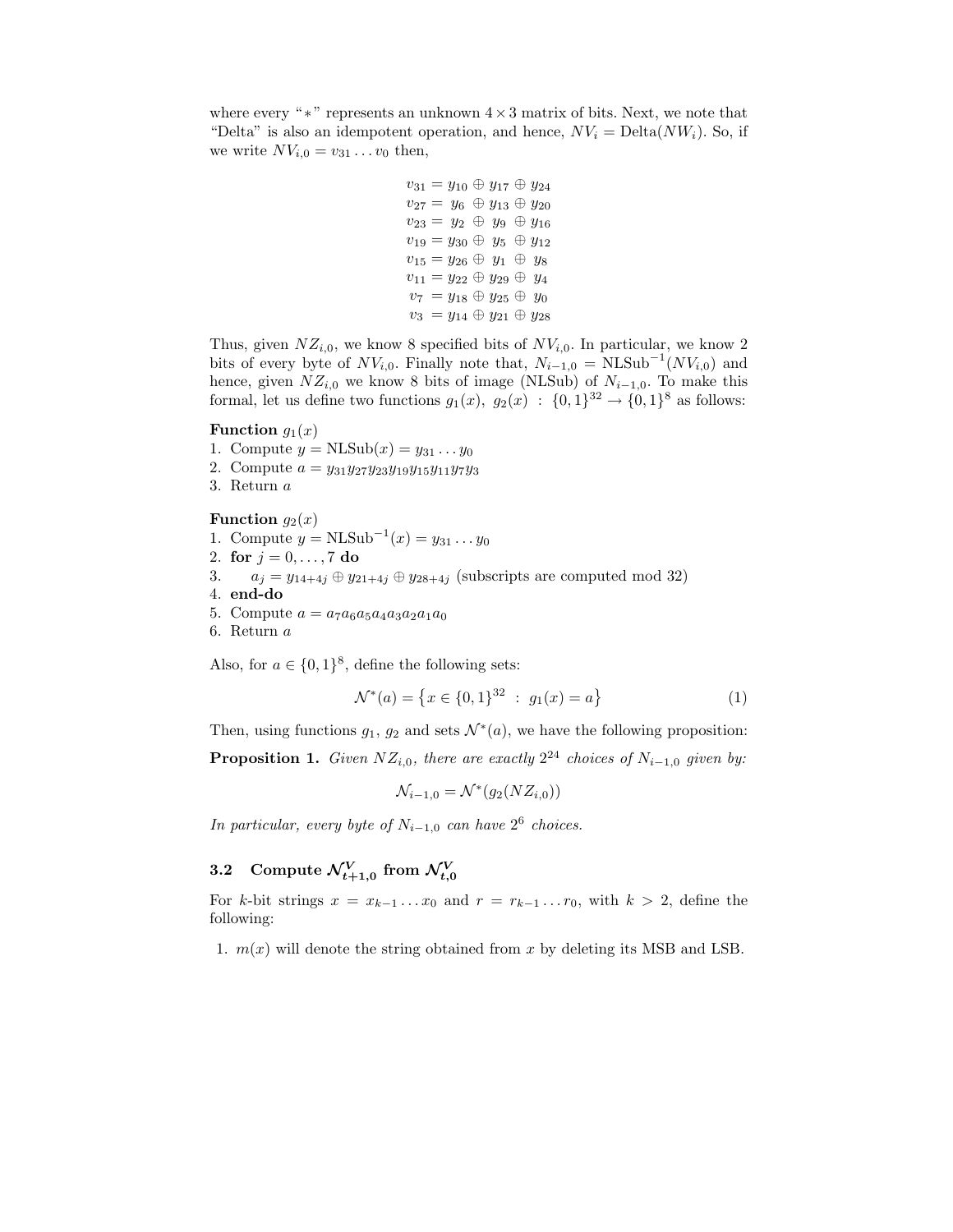2.  $f(x,r)=(x_{k-2} \ldots x_0\|0) \oplus (0\|x_{k-1} \ldots x_1) \oplus (x \wedge r).$ 

Using this notation,  $y' \in \mathcal{L}_{t+1,3}^V | \mathcal{L}_{0,3}$  if and only if  $y' \in \mathcal{L}_{t+1,3}$  and, for some choice  $\mathcal{L}_{t} \subset \mathcal{L}_{t}^V | \mathcal{L}_{t}$ choice  $x \in \mathcal{L}_{t,3}^V | \mathcal{L}_{0,3}$ , we get

$$
m(f(x, r)) = m(yt)
$$
\n(2)

with  $r$  chosen suitably from definition of EvolveCA function given in HBB [1].

**Lemma 1.** *Fix*  $y = y_{31} \dots y_0$ . Then  $y \in \mathcal{N}_{t+1,0}$  *if and only if*  $y \in \mathcal{N}_{t+1,0}$  *and* for some  $x \in \mathcal{N}_{t+1}$  and  $y \in \mathcal{N}_{t+1}$ *for some*  $x \in \mathcal{N}_{t,0}^V$  *and some*  $\epsilon_{31}, \epsilon_0 \in \{0,1\}$ *,* 

$$
\epsilon_{31} \| m(f(x \oplus NZ_{t,0}, r)) \oplus m(NZ_{t+1,0}) \| \epsilon_0 = y \tag{3}
$$

*Proof.* The proof follows using equation 2.

To check if  $y \in \mathcal{N}_{t+1,0}$ , we use the fact that,

$$
\mathcal{N}_{t+1,0} = \mathcal{N}^*(g_2(NZ_{t+2,0})) = \{y : g_1(y) = g_2(NZ_{t+2,0})\}
$$

So, we can compute  $\mathcal{N}_{t+1,0}^V$  as follows: Initialize sets  $D1[j], 0 \le j < 256$  as empty sets. For each  $x \in \mathcal{N}_{t,0}^V$  and for every  $\epsilon_{31}, \epsilon_0 \in \{0,1\}$ , we compute y as in countion 3. Then insert y to the set  $D1[a1(y)]$  Once we have exhausted  $\mathcal{N}^V$ equation 3. Then insert y to the set  $D1[g1(y)]$ . Once we have exhausted  $\mathcal{N}_{t,0}^V$ , we set  $\mathcal{N}_{t+1,0}^{V}$  as  $D1[g2(NZ_{t+2,0})]$ . The pseudocode is given below.

Algorithm 4. Computation of  $\mathcal{N}_{t+1,0}^{V}$  from  $\mathcal{N}_{t,0}^{V}$ 

0. **for**  $v1 = 0$  to 255 **do**<br>1.  $D1(v1) \leftarrow \phi$  /\* set  $D1(v1) \leftarrow \phi$  /\* set initialized by  $\phi$  \*/ 2. **end-do** 3. **for** every  $x \in \mathcal{N}_{t,0}^V$  **do**<br>*A*  $z \leftarrow m$  *f*  $(x \oplus NZ)$ . 4.  $z \leftarrow m(f(x \oplus NZ_{t,0}, r)) \oplus m(NZ_{t+1,0})$ <br>5. **for**  $(\epsilon_{31}, \epsilon_0) \in \{0, 1\}^2$  do 5. **for**  $(\epsilon_{31}, \epsilon_0) \in \{0, 1\}^2$  **do**<br>6. Set  $y \leftarrow \epsilon_{31} ||z|| \epsilon_0$ 6. Set  $y \leftarrow \epsilon_{31} ||z|| \epsilon_0$ <br>7. Add y to the set 7. Add y to the set  $D1[g1(y)]$ <br>8. **end-do** 8. **end-do** 9. **end-do**  $10.\mathcal{N}_{t+1,0}^V \leftarrow D1[g_2(NZ_{t+2,0})]$ 

This computation of  $\mathcal{N}_{t+1,0}^V$  has two major advantages: First, we do not need to maintain the set  $\mathcal{N}_{t+1,0}$  (having  $2^{24}$  elements) explicitly and hence no time is required to handle such sets. Second advantage is that we can compute the sets  $D1[v]$  for  $0 \le v < 256$  without the knowledge of  $NZ_{t+2,0}$ . This is going to be useful while finding the value of  $LX_0$ .

#### **3.3 Algorithm to Determine** *LX***<sup>0</sup>**

All valid choices of  $LX_0$  will be found and will constitute a list  $FX$ . Writing  $LX_0 = L_{0,0} || b_0 b_1 \dots b_{223}$ , we can find  $FX$  as union of sets  $FX(\ell)$  that represents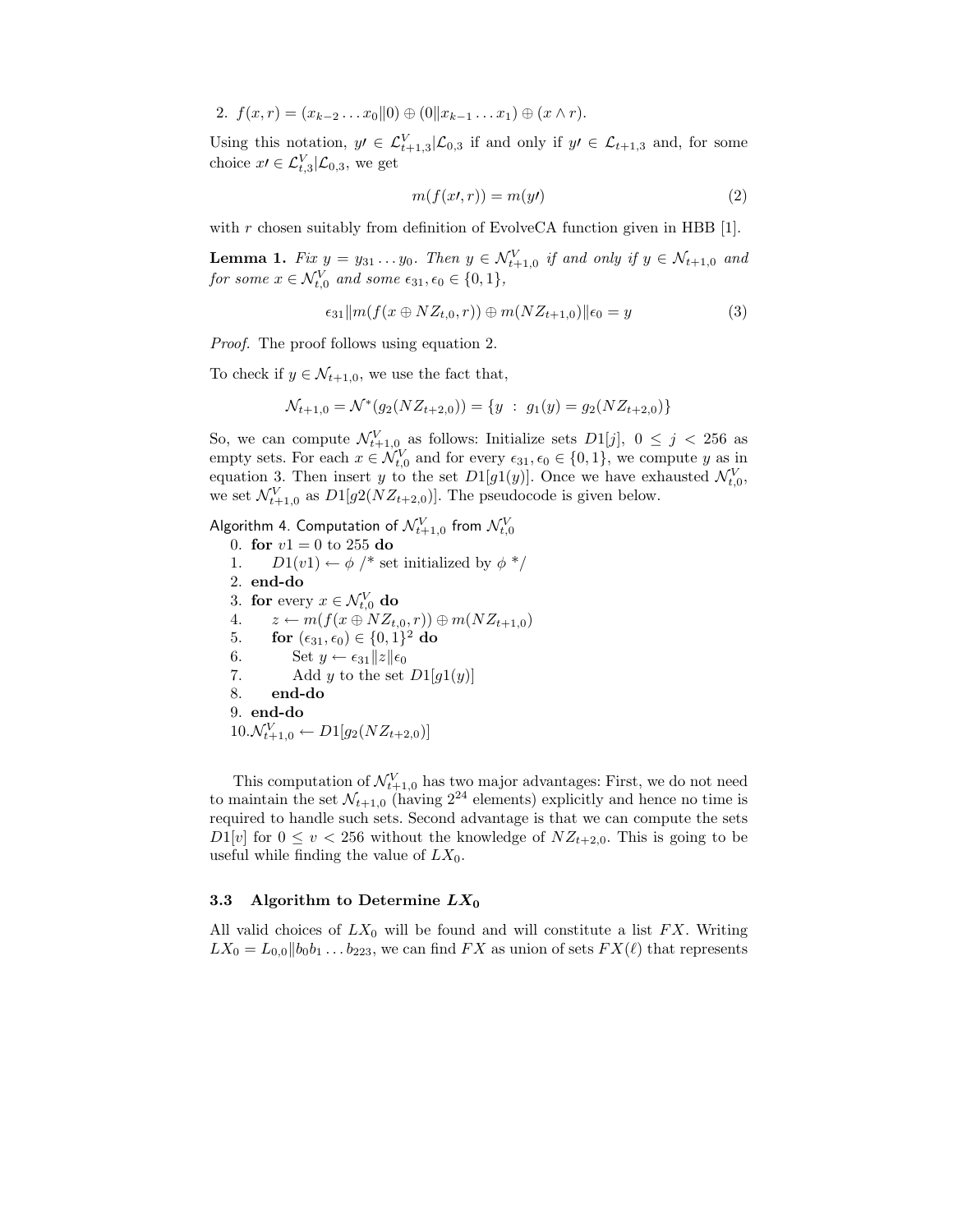all valid choices of  $LX_0$  with  $L_{0,0} = \ell$ . For a given value  $\ell$  of  $L_{0,0}$ , we will now construct the set  $FX(\ell)$ . Suppose, we have a list  $F0(t)$  of tuples  $(y, n_0, n_1, D[y])$ having the following interpretation:

- 1.  $n_0$  represents  $NZ_{t,0}$  when  $\ell || b_0 \ldots, b_t = y$ ,
- 2.  $n_1$  represents  $NZ_{t+1,0}$  when  $\ell || b_0 \ldots, b_t = y$ , and
- 3.  $D[y]$  represents  $\mathcal{N}_{t,0}^V$  when  $\ell || b_0 \dots b_t = y$ .

Then, y is an invalid choice of  $\ell || b_0 \ldots, b_t$  if  $D[y]$  is empty. So, we also put the restriction on  $F0(t)$  that it will contain only those tuples  $(y, n_0, n_1, D[y])$  for which  $D[y]$  is non-empty. With this interpretation, clearly  $FX(\ell) = F0(223)$ . If for some  $t < 223$  the set  $F(0)$  is empty, then the set  $F(0)$  is also empty. Hence, the following steps will compute  $FX(\ell)$  for  $L_{0,0} = \ell$ .

#### **Step 1** Build list  $F0(0)$

Using  $K = K_{0,0}$ , compute  $n_0 = NZ_{0,0} = L_{0,0} \oplus K$  and, initialize the list F0 by  $\phi$ . Next take,  $K = K_{1,0}$  and for each  $b = b_0 \in \{0,1\}$ , set  $y \leftarrow \ell ||b$ , compute  $L_{1,0}$  from  $\ell \| b$ , and then compute

$$
n_1 = NZ_{1,0} = L_{1,0} \oplus K
$$

Define  $D[y] = \mathcal{N}^*(g_2(n1))$  and add the following tuple to the list  $F0(0)$ :

$$
(y, n0, n1, D[y])
$$

provided the set  $D[y]$  is non-empty. Thus,  $F(0(0))$  now looks like the following:

 $F0(0) = \{(\ell \| 0, n_0, n_1, D[\ell \| 0]), \ (\ell \| 1, n_0, n_1, D[\ell \| 1])\}$ 

The set  $D[\ell]$  p represents  $\mathcal{N}_{0,0}^V$  for  $L_{0,0} = \ell$  and  $b_0 = 0$ . The other sets in the list  $F(0,0)$  has similar interpretations. This completes our computation the list  $F(0(0))$  has similar interpretations. This completes our computation of  $F(0(0))$ . In the remaining steps, we will build list  $F(0(t+1))$  from  $F(0(t))$ .

**Step 2** Set  $t \leftarrow 0$ .

**Step 3** Compute  $F0(t+1)$  from  $F0(t)$ 

For each tuple in  $F0(t)$ , we first generate sets  $D1(v1)$  for  $0 \le v1 < 256$ using Algorithm 3. Then for every value of  $b \in \{0,1\}$ , we compute the corresponding  $\mathcal{N}_{t+1,0}^V$  as follows:

- 1. Compute  $L_{t+2,0}$  from  $y||b$  as in Algorithm A2, Appendix A.<br>2. Compute  $NZ_{t+2,0} = L_{t+2,0} \oplus K_{t+2,0}$ .
- 2. Compute  $NZ_{t+2,0} = L_{t+2,0} \oplus K_{t+2,0}$ ,<br>3. Set  $D[y||b] = D1(g_0(NZ_{t+2,0}))$
- 3. Set  $D[y||b] = D1(g_2(NZ_{t+2,0})),$
- 4. Add a tuple  $(y||b, n_1, NZ_{t+2,0}, D[y||b])$  to  $F0(t+1)$  only if  $D[y||b]$  is nonempty.

Note that,  $y||b$  represents a valid choice of  $\ell || b_0 \ldots b_t b_{t+1}$  if and only if the set  $D[y||b]$  is non-empty. For such valid choices of  $\ell || b_0 \dots b_t b_{t+1}$ , the corresponding tuples are put in a list  $F0(t + 1)$ . Once, we have exhausted all the elements in the list  $F0(t)$ , we have generated  $F0(t + 1)$ . Again, elements in  $F(0(t+1))$  will have interpretations (similar to that) given in the beginning of this step. Finally, this computation of  $F0(t + 1)$  from  $F0(t)$  is presented in the following algorithm.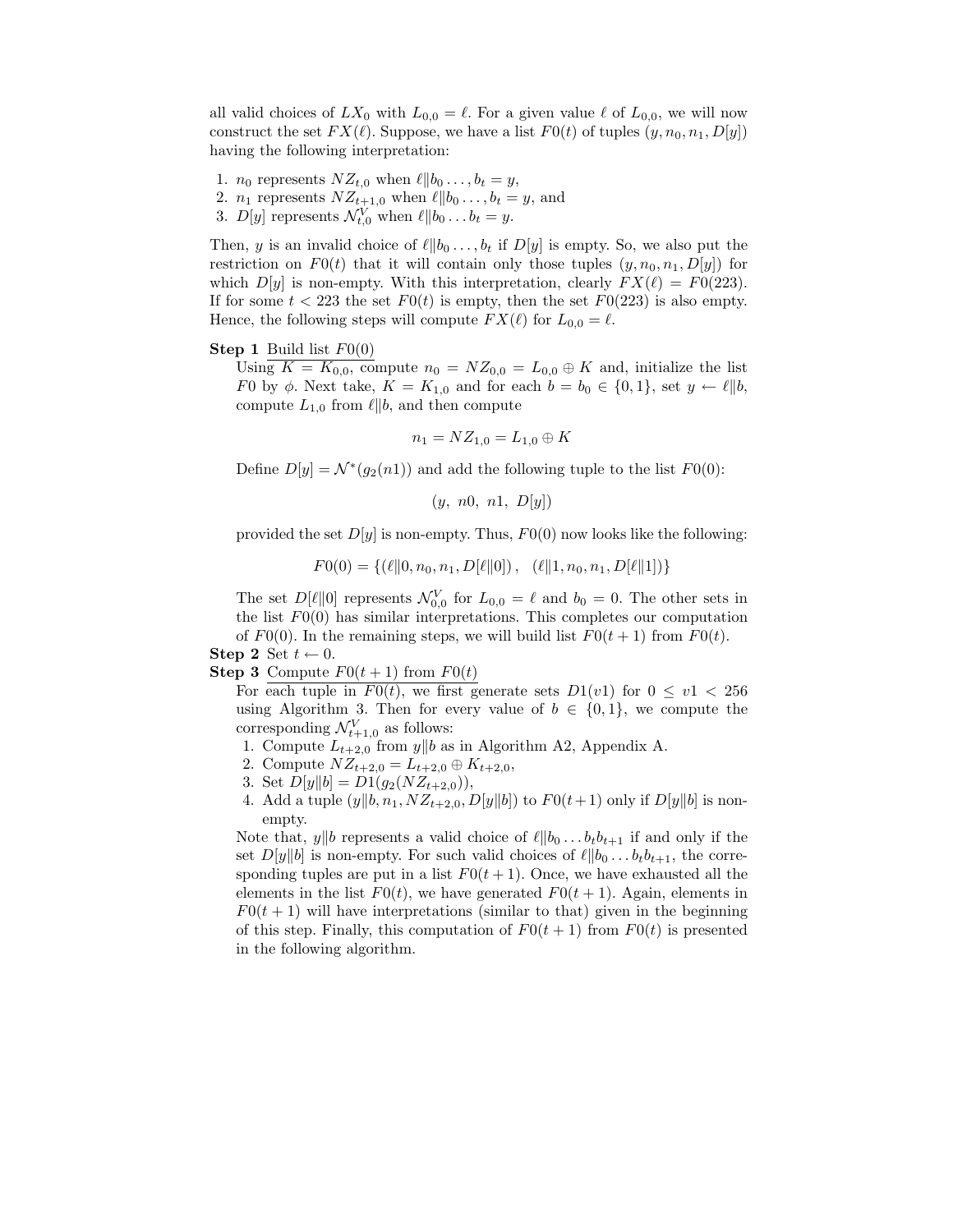Algorithm 5. Compute  $F0(t + 1)$  from  $F0(t)$ 

- 0. **for** each  $(y, n_0, n_1, D[y]) \in F0(t)$  **do**<br>1. Compute  $D1(0), ..., D1(255)$  from
- 1. Compute  $D_1(0),...,D_1(255)$  from D[y] using Algorithm 3.<br>2. for  $b \in \{0,1\}$  do
- 2. **for**  $b \in \{0, 1\}$  **do**<br>3. Compute  $n_2 =$
- 3. Compute  $n_2 = NZ_{t+2,0}$  from y, b and  $K_{t+2,0}$ .<br>4. Set  $D[u||b] = D1[a_2(n_2)]$ .
- 4. Set  $D[y||b] = D1[g_2(n_2)].$ <br>5. **if**  $D[y||b]$  is non-empt
- 5. **if**  $D[y||b]$  is non-empty<br>6. **then** Add tuple  $(y||b, n_1, n_2)$
- 6. **then** Add tuple  $(y||b, n_1, n_2, D[y||b])$  to  $F0(t + 1)$ .<br>7. **end-if**
- 7. **end-if**
- 8. **end-do**
- 9. **end-do**
- **Step 4**  $t \leftarrow t + 1$
- **Step 5** Check for loop

If now  $t < 223$  and the list  $F0(t)$  is non-empty, go to Step 3.

- **Step 6** Compute  $FX(\ell)$ 
	- Set  $\overline{FX(\ell)} \leftarrow F0(t)$ .

We now argue that this process does not lead to handling of infinite sets. We have seen *empirically* that for every choice of  $NZ_{0,0}$ ,  $NZ_{1,0}$  and  $NZ_{2,0}$ , the set  $D[\ell||b_0b_1]$  has less than  $2^{21}$  elements for each possible choice of  $\ell||b_0b_1$ . In other words, the size of  $D[\ell||b_0b_1]$  is at most 1/8-th of the size of  $D[\ell||b_0]$ . But for every  $b_0$ , there are two choices of  $b_1$ . Hence, if  $\eta_t$  denotes the total number of 32-bit strings contained in the  $D[$  sets of list  $F0(t)$ , then

$$
\eta_1 \le \frac{1}{4} \eta_0 = 2^{-2} \eta_0
$$

Proceeding this way, we will have  $\eta_t \leq 2^{-t} \eta_0$ . Note that,  $F(0)$  contains two tuples each of which contains a set  $D[1]$  of  $2^{24}$  elements. Thus  $n_0 = 2^{24} + 2^{24}$ tuples, each of which contains a set  $D[ \ ]$  of  $2^{24}$  elements. Thus,  $\eta_0 = 2^{24} + 2^{24} =$  $2^{25}$ . So, the total number of 32-bit strings contained in all  $F0(t)$  for  $0 \le t \le 223$ is

$$
\sum_{t=0}^{223} \eta_t < \sum_{t \ge 0} \eta_t = \eta_0 \sum_{t \ge 0} 2^{-2t} < 2^{26}
$$

Now, from Algorithms 4 and 5, it is clear that, during the computation of  $F0(t + 1)$  from  $F0(t)$ , each string from each set  $D[\ ]$  in  $F0(t)$  will be processed only once. And for each such processing, we will consider four possible choices of  $\epsilon_{31}$  and  $\epsilon_0$ . Hence the total number of computation of strings in the entire process of finding  $FX(\ell)$  is given by

$$
4 \times \sum_{t=0}^{223} \eta_t < 4 \times 2^{26} = 2^{28} \tag{4}
$$

Now note that there are  $2^{32}$  choices of  $\ell$  and so, we have proved the following:

**Proposition 2.** For every fixed value of  $\ell$ , the set  $FX(\ell)$  can be computed in less *than*  $2^{28}$  *time. And so, time complexity of finding the set*  $FX$  *is*  $2^{32} \times 2^{28} = 2^{60}$ *. In other words, time complexity of finding*  $LX_0$  *is*  $2^{60}$ *.*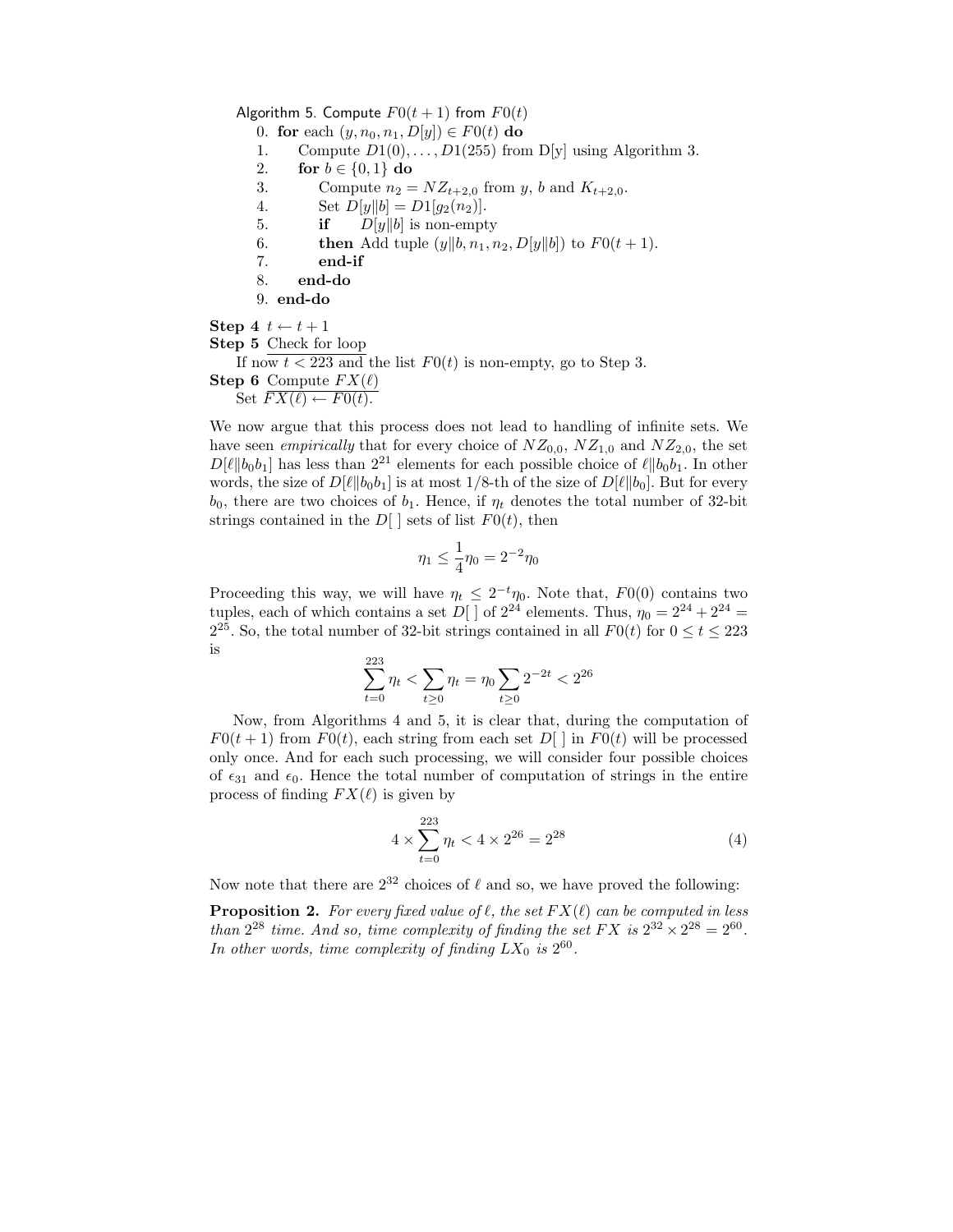Since each element in  $F0(t)$  gives rise to at most two tuples in  $F0(t + 1)$ , and since  $F0(0)$  has two tuples, number of tuples in  $F0(t)$  will be at most  $2^{t+1}$ . The D[ ] sets in all these tuples will together contain  $\eta_t = 2^{25-2t}$  strings. Hence for  $t > 8$ , some sets D[] are bound to be empty. For example, for  $k = 10$ , the list F0 is supposed to contain at most  $2^{11}$  tuples, and the D[ ] sets will have at most  $2^5$  strings. So,  $F(10)$  can not contain more than  $2^5$  valid tuples (with corresponding non-empty set  $D[$ ]). Thus, the list  $F(0)$  will go on shrinking for  $t > 8$ . Hence, we are going to get a singleton set  $FX$ .

**Complexity of First Attack against HBB:** By Proposition 2,  $LX_0$  can be found in  $2^{60}$  time. Time complexity for finding  $LY_0$  will be the same and so, time complexity of our first attack against B–mode of HBB has time complexity:

$$
2^{60} + 2^{60} = 2^{61}.
$$

## **4 A Faster Attack**

This attack is almost same as the first attack, except for computation of the set  $\mathcal{N}_{t,0}^V$ . We first note the following: Fix  $t \geq 0$ . Let  $N_{t,0} = H||L$  where  $H(L)$  is a 16-bit string and "||" represents concatenation of strings. Then, by Proposition 1,  $H(L)$  will have  $2^{12}$  choices. We will denote the collection of all such choices of H (L) by  $\mathcal{HN}_{t,0}(\mathcal{LN}_{t,0})$  and write  $\mathcal{N}_{t,0} = \mathcal{HN}_{t,0}||\mathcal{LN}_{t,0}$ . We will now mimic the computation of  $\mathcal{N}_{t,0}^V$  from the sets  $\mathcal{N}_{i,0}$   $0 \leq i \leq t+1$ . In the same way, we can compute the set  $\mathcal{HN}_{t,0}^V$  from the sets  $\mathcal{HN}_{i,0}$   $0 \leq i \leq t+1$ . The pseudocode is given in Algorithm A3, Appendix A. Similarly, we can compute  $\mathcal{LN}_{t,0}^V$ . (For pseudocode, see Algorithm A4, Appendix A.) Clearly,  $\mathcal{N}_{t,0}^V$  will be a subset of  $\mathcal{H}\mathcal{N}_{t,0}^V\|\mathcal{L}\mathcal{N}_{t,0}^V$ . If for any t, one of the sets  $\mathcal{H}\mathcal{N}_{t,0}^V$  or  $\mathcal{L}\mathcal{N}_{t,0}^V$  is empty, so will be  $\mathcal{N}_{t,0}^V$ . So we will only compute  $\mathcal{H}\mathcal{N}_{t,0}^V$  for  $t > 0$ . The computation  $\mathcal{N}_{t,0}^V$ . So, we will only compute  $\mathcal{H}\mathcal{N}_{t,0}^V$  for  $t \geq 0$ . The computation follows similar steps as in Section 3.3. Thus, our faster attack can be described by the following steps as in Section 3.3. Thus, our faster attack can be described by the following algorithm:

Algorithm 6. Sketch of faster attack

| Guess $\ell    b_0 \ldots b_{t-1}$ |           |  |                                                                                                                  |                                                                                                                 |
|------------------------------------|-----------|--|------------------------------------------------------------------------------------------------------------------|-----------------------------------------------------------------------------------------------------------------|
| Compute                            | $L_{0.0}$ |  | $L_{1,0}$ $L_{t-1,0}$                                                                                            | $L_{t,0}$ (unique choice)                                                                                       |
| Compute                            |           |  |                                                                                                                  | $NZ_{0,0}$ $NZ_{1,0}$ $NZ_{t-1,0}$ $NZ_{t,0}$ (unique choice)                                                   |
| Compute                            |           |  |                                                                                                                  | $\mathcal{HN}_{0,0}$ $\mathcal{HN}_{1,0}$ $\mathcal{HN}_{t-1,0}$ $\mathcal{HN}_{t,0}$ (2 <sup>12</sup> choices) |
| Compute                            |           |  | $\mathcal{H} \mathcal{N}_{0.0}^V$ $\mathcal{H} \mathcal{N}_{1.0}^V$ $\ldots$ $\mathcal{H} \mathcal{N}_{t-1.0}^V$ | (shrinking sets)                                                                                                |

For computations of  $\mathcal{HN}_{t,0}^V$ , we introduce the following functions:

**Function**  $g_3(x)$  :  $\{0,1\}^{16} \rightarrow \{0,1\}^4$ 

- 1. Compute  $y = \text{NLSub}(x) = y_{15} \dots y_0$
- 2. Compute  $a = y_{15}y_{11}y_7y_3$
- 3. Return a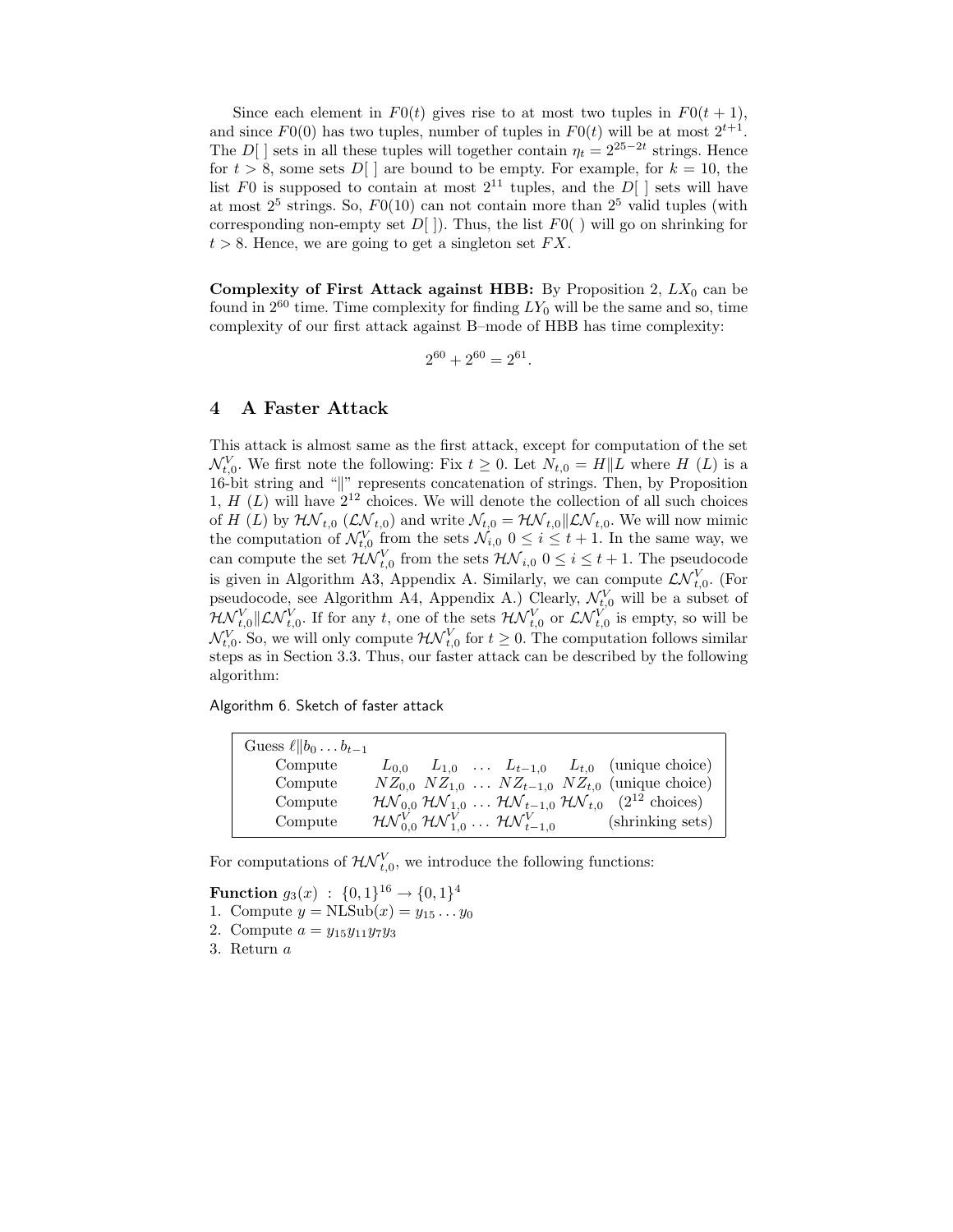**Function**  $g_4(x)$  :  $\{0, 1\}^{32} \rightarrow \{0, 1\}^4$ 1. Compute  $y = NLSub^{-1}(x) = y_{31} \dots y_0$ <br>2. for  $i = 0$  . 7 do

- 
- 2. **for**  $j = 0, ..., 7$  **do**<br>3.  $a_j = y_{14+4j} \oplus y_2$  $a_j = y_{14+4j} \oplus y_{21+4j} \oplus y_{28+4j}$  (subscripts are computed mod 32)
- 4. **end-do**
- 5. Compute  $a = a_7 a_6 a_5 a_4$
- 6. Return a

**Function**  $g_5(x) : \{0, 1\}^{32} \to \{0, 1\}^4$ 

- 1. Compute  $y = NLSub^{-1}(x) = y_{31} \dots y_0$
- 2. **for**  $j = 0, ..., 7$  **do**<br>3.  $a_j = y_{14+4j} \oplus y_2$
- $a_j = y_{14+4j} \oplus y_{21+4j} \oplus y_{28+4j}$  (subscripts are computed mod 32)
- 4. **end-do**
- 5. Compute  $a = a_3 a_2 a_1 a_0$
- 6. Return a

Now for  $a \in \{0,1\}^4$ , defining the sets  $\mathcal{J}^*(a) = \{x \in \{0,1\}^{16} : g_3(x) = a\}$ , we get the following from Proposition 1: get the following from Proposition 1:

$$
\mathcal{HN}_{i-1,0} = \mathcal{J}^*(g_4(NZ_{i,0})) \text{ and, } \mathcal{LN}_{i-1,0} = \mathcal{J}^*(g_5(NZ_{i,0}))
$$

where each set  $\mathcal{J}^*($  ) contains  $2^{12}$  elements. The pseudocodes are given in Algorithm A3 and A4 of Appendix A. We have seen *empirically* that, for  $t \geq 0$ ,

$$
\frac{\text{size of }\mathcal{HN}_{t+1,0}^V}{\text{size of }\mathcal{HN}_{t,0}^V} < \frac{1}{2\sqrt{2}} \quad \text{ and,} \quad \frac{\text{size of }\mathcal{LN}_{t+1,0}^V}{\text{size of }\mathcal{LN}_{t,0}^V} < \frac{1}{2\sqrt{2}}
$$

So, in this revised faster attack, each initial tuple contains one set, of cardinality  $2^{12}$  (as opposed to  $2^{24}$  elements in the first attack). Define  $\pi_t$  to be the sum of cardinalities of all surviving  $\mathcal{H} \mathcal{N}_{t,0}^V$  sets, for all values of  $\ell || b_0 \dots b_t$  with fixed  $\ell$ .<br>Then  $\tau \leq 1$   $\tau$  so the complexity of finding  $E[\mathbf{Y}(\ell)]$  for a given  $\ell$  is Then,  $\pi_t \leq \frac{1}{\sqrt{2}} \pi_{t-1}$ . So, the complexity of finding  $FX(\ell)$  for a given  $\ell$  is

$$
4\times \sum_{t=0}^{223} \pi_t < 4\times 2^{13}\times \sum_{t=0}^{223} \left(\frac{1}{\sqrt{2}}\right)^t \leq 2^{17}
$$

as opposed to  $2^{28}$  (equation 4) for the first attack. So, this revised attack is faster than the first attack by a margin of  $2^{11} (= 2^{28}/2^{17})$ . In other words, the time required to find  $L_0$  is given by:  $2^{61}/2^{11} = 2^{50}$ .

### **5 Conclusion**

We have presented an attack against the B mode of HBB. The time complexity of the attack is  $2^{50}$  requiring 225 blocks of plaintext to be known. Thus, HBB using even 128-bit secret key is also not secured. We think there are certain design weaknesses in HBB shown by our attack: (1) Improper use of CA generator.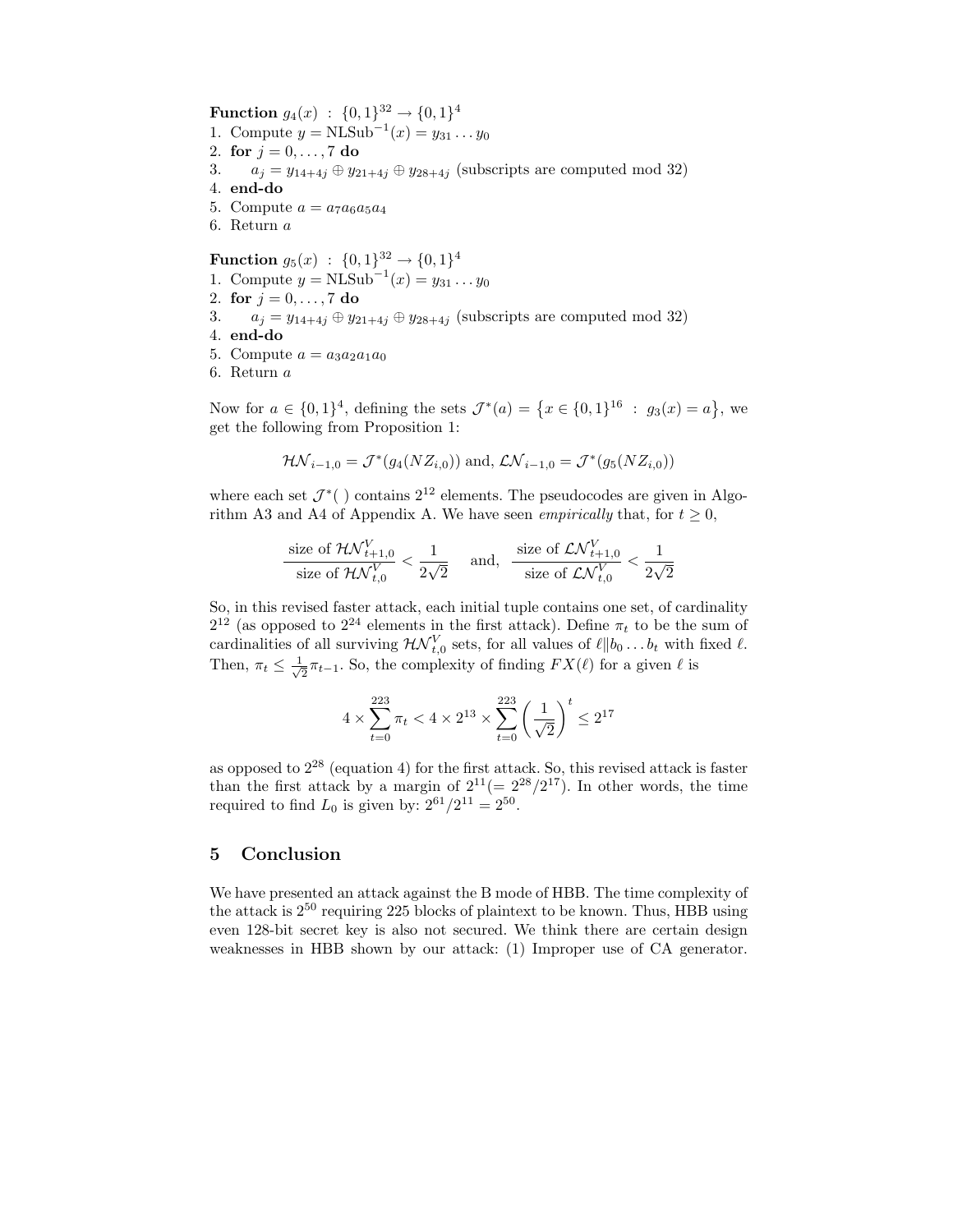knowing any p bits of the CA at any point of time ensures that one knows  $p-2$ bits of the CA in the next time point. This is crucial and previously unobserved property of the CA. Compared to an LFSR, it is this property that makes CA much more susceptible to guess-then-determine attacks. This is a lesson on the secure CA usage. (2) The key stream is produced by XORing a portion of the linear and the nonlinear part. Further the nonlinear part is updated by mixing a separate portion of the linear part into it. While this mixing is necessary, the manner in which it is done is not correct. The linear part is simple XORed into the nonlinear part creating a weakness that can again be exploited in a guess-then-determine attack. (This property allows the recent algebraic attack on HBB.) On the other hand, SNOW also updates the nonlinear part by mixing with the linear part. But this mixing is effected by an addition modulo  $2^{32}$ . In fact, as has been recently observed that if this addition is replaced by a XOR, SNOW also becomes weak and susceptible to algebraic attacks [6]. (3) Too much of the state is revealed by HBB. In order to achieve efficiency, the entire nonlinear part is mixed with a portion of the linear part to produce the 128-bit keystream block. Again this is an undesirable thing to do and makes the verification stage of the guess-then-determine attack easier. Thus, to develop a cipher using CA, a designer should avoid the above pitfalls.

If an LFSR is used instead of a CA, then the described attack will not hold. Whether the attack can be modified to also hold for LFSR is still an open problem. Implementation of the attack can be obtained from the author.

### **References**

- 1. Palash Sarkar. Hiji-Bij-Bij: A New Stream Cipher with a Self-Synchronizing Mode of Operation. In T. Johansson and S. Maitra, editors, *Progress in Cryptology - INDOCRYPT'03, volume 2904 of Lecture Notes in Computer Science, pages 36-51, Springer Verlag*.
- 2. Antoine Joux and Frederic Muller: Two Attacks against the HBB Stream Cipher. In *FSE'05, pages 341-353*.
- 3. Vlastimil Klima: Cryptanalysis of Hiji-bij-bij (HBB). In *Cryptology ePrint Archive: Report 2005/003*.
- 4. P. Ekdahl and T. Johansson: A new version of the stream cipher SNOW. In K. Nyberg and H Heys, editors, *Selected Areas in Cryptography, 9th Annual International Workshop, SAC 2002, volume 2595 of Lecture Notes in Computer Science, pages 47–61. Springer-Verlag, Berlin, 2003.*
- 5. G. Rose and P. Hawkes: Turing: a fast software stream cipher. In *Rump session of Crypto 2002, http://people.qualcomm.com/ggr/QC/Turing.tgz*
- 6. Olivier Billet, Henri Gilbert: Resistance of SNOW 2.0 Against Algebraic Attacks. In *CTRSA, pages 19-28.*
- 7. J. Golic: Cryptanalysis of three mutually clock-controlled stop/go shift registers. In *IEEE Trans. Information Theory, vol. 46, pages 1081-1090, May 2000.*
- 8. J. Golic, A. Clark and E. Dawson: Generalized inversion attack on nonlinear filter generators. In *IEEE Trans. Computers, vol. 49, pages 1100-1109, Oct. 2000.*
- 9. J. Golic: Multibit cascades may be vulnerable to inversion attack. In *Electronics Letters, vol. 36(18), pages 1536-1538, Aug. 2000.*